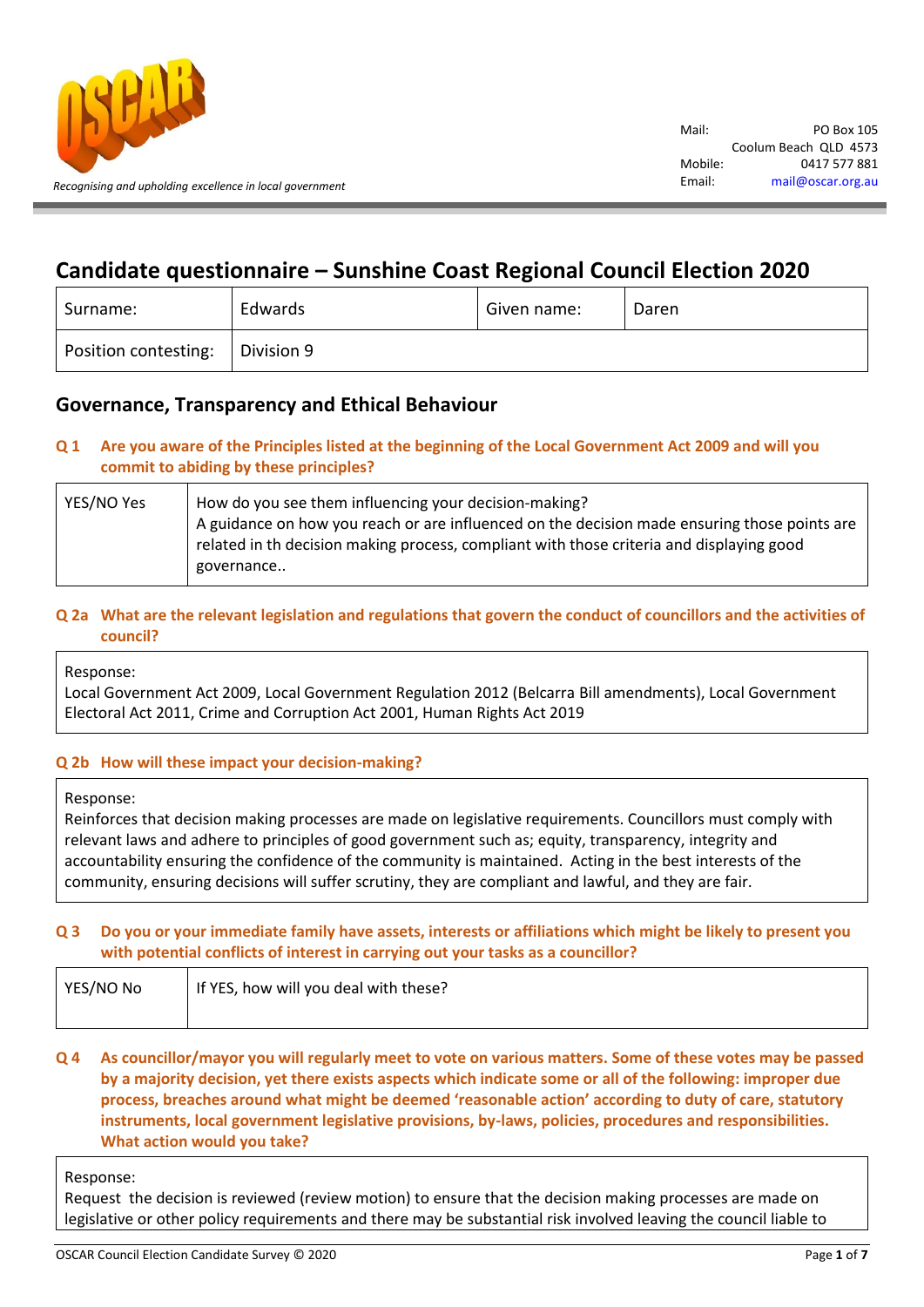incurring possible costs to ratepayers. If the request is not complied with perhaps by the council legal area, then suggest other areas of reporting could result. If such breaches or fauilures are identified then a further motion can/should be put.

## **Q 5 Do you believe that all Council meetings should be open to the public?**

| YES/NO No | If NO, then what circumstances might justify a closed meeting?                                     |
|-----------|----------------------------------------------------------------------------------------------------|
|           | A council's position in a negotiation with another entity, legal advice received by council, items |
|           | which may identify and or affect the health and safety of an individual or group, proposed         |
|           | budget for a project (ie you are telling tenders how much there is to spend), may need to be       |
|           | considered.                                                                                        |

### **Q 6 Do you support providing requested information to the community without the need for individuals and organisations having to resort to Right to Information applications?**

YES/NO No

**Q 7 Will you commit to voting to implement the live streaming and video recording of council meetings at Caloundra, Nambour and subsequently Maroochydore by 30 June 2020?**

|  | YES/NO Yes |  |  |  |  |  |
|--|------------|--|--|--|--|--|
|--|------------|--|--|--|--|--|

**Q 8 Do you support that, once the previously published reasons for confidentiality have passed, the live recording, related documentation and information of the confidential meeting should immediately be made public?**

| YES/NO Yes | If NO, why not? |
|------------|-----------------|
|            |                 |

## **Q 9 Do you support all financial dealings of Council in relation to major projects such as, but not limited to, the Sunshine Coast Airport Expansion, The Maroochy CBD, the Broadband Cable, the City Hall and the Solar Farm being made fully available to ratepayers once a decision to proceed has been made?**

| YES/NO Yes | If NO, why not? |
|------------|-----------------|
|            |                 |

### **Q 10 What do you mean by, and how would you measure, sustainable development?**

Response:

Meeting the needs of today, without compromising the needs of tomorrow, ensuring that development using current levels of resources that will not leave enough or destroy environment for future generations. That development utilises renewable energy resources and maintaining green speaces in that development. The measure has to be an economic, social and environmental balance.

### **Q 11 Are you endorsed or supported by any registered political party?**

YES/NO No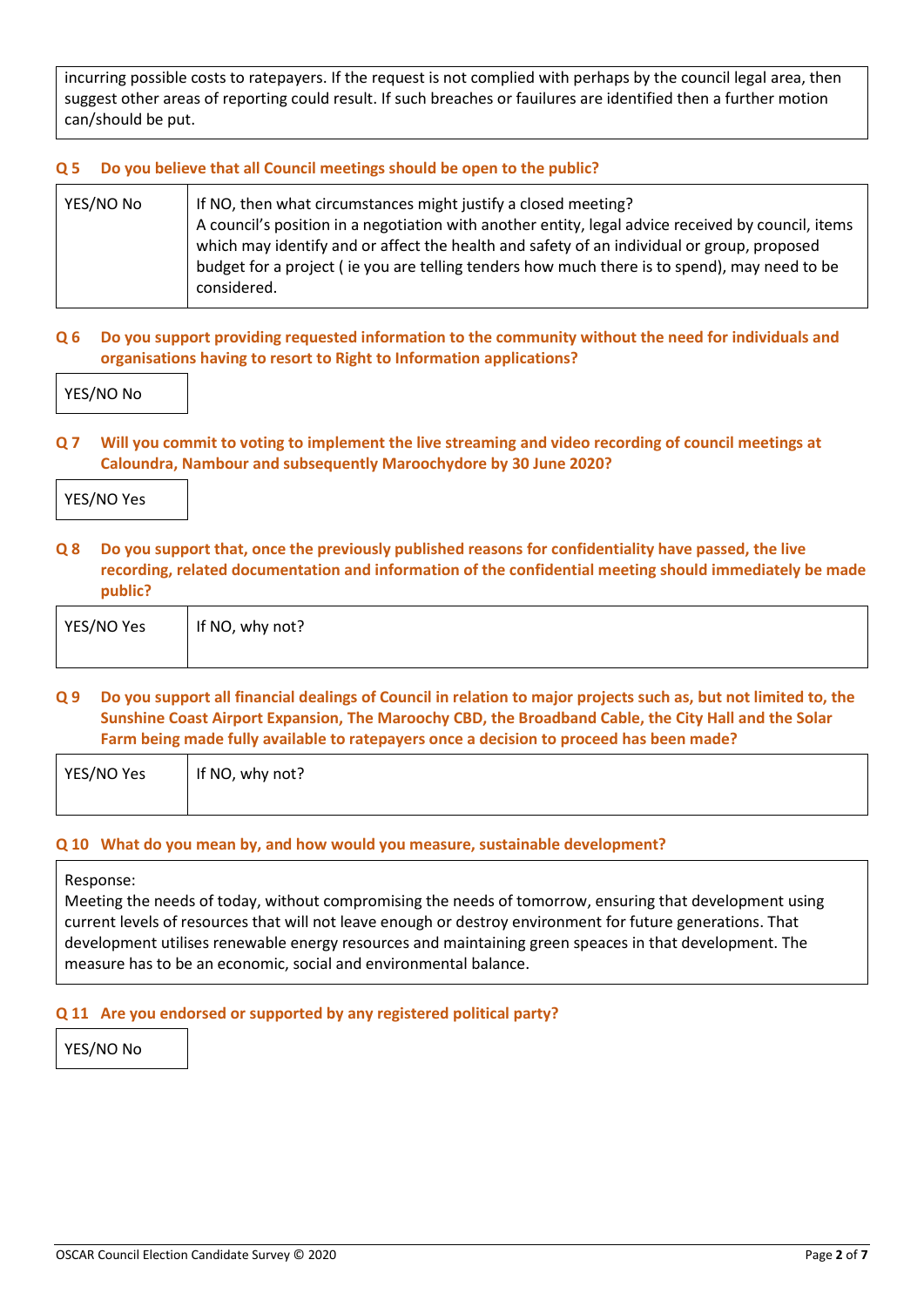## **Climate change**

#### **Q 12 Do you accept that:**

| (a) | as the level of carbon dioxide in the atmosphere increases the proportion of the sun's<br>radiant energy that is retained by the earth increases?                                                                                             | YES/NO Yes |
|-----|-----------------------------------------------------------------------------------------------------------------------------------------------------------------------------------------------------------------------------------------------|------------|
| (b) | consequences of the increase in the retained energy include rising average<br>temperatures and major changes in weather patterns that can result in drought and<br>heavy rain in areas where such weather events had not previously occurred? | YES/NO Yes |
| (c) | the combustion of fossil carboniferous fuels such as coal, oil and natural gas has been<br>a major contributor to the increase in the level of carbon dioxide in the atmosphere<br>that has occurred since industrialisation began?           | YES/NO Yes |
| (d) | clearing of forest for agriculture and housing has also contributed to the increase in<br>carbon dioxide levels in the atmosphere?                                                                                                            | YES/NO Yes |
| (e) | the major source of greenhouse gas emissions for local government comes from the<br>decomposition of organic residues in landfill?                                                                                                            | YES/NO Yes |
| (f) | maintenance of biodiversity as close as possible to what it was before human<br>intervention is essential for the healthy survival of the human species?                                                                                      | YES/NO Yes |

#### **Q 13 What do you see as the key impacts of Climate Change on the Sunshine Coast?**

#### Response:

Anthropogenic causes whether home grown or which cause or originate moreso from other locations in the world still have affects on weather changes in a country which is already dry and hot, however more extreme changes causing detrimental affects worse than previously encountered here, floods, fires and drought as we have experienced would be the most logical impacts.

### **Q 14 How should the Sunshine Coast Regional Council deal with this now and into the future?**

#### Response:

Continue ensuring the use of renewable energy and perhaps ensuring it is regulated into developments, ie. housing, commercial buildings, bring back water tanks for water saving as well. Continue buying/preserving blocks of land for conservation, and reviewing our developments.

#### **Q 15 Do you support the SCRC in joining other councils in signing a Declaration of Climate Emergency?**

YES/NO

## **Q 16 Will you advocate for the SCRC to have a moratorium on any development proposed in areas vulnerable to the impact of climate change such as in flood-prone areas and coastal zones until such time as the Coastal Hazard Adaptation Strategy is completed?**

YES/NO No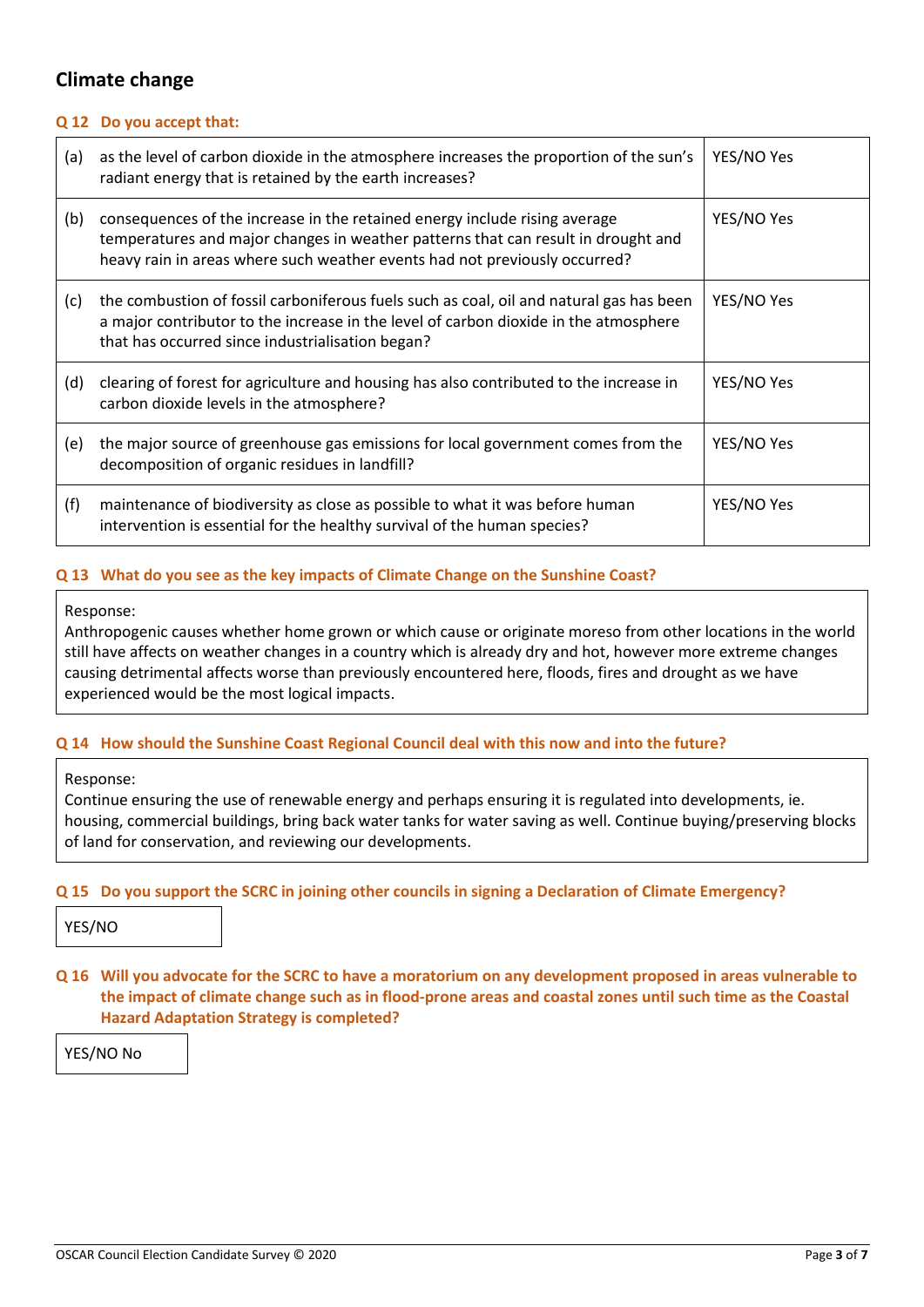## **Planning issues**

#### **Q 17 Do you agree that:**

| (a) | development applications that conflict with the relevant Planning Scheme Acceptable<br>Outcomes and other planning instruments should be refused?                                                                                                                                                                       | YES/NO Yes |
|-----|-------------------------------------------------------------------------------------------------------------------------------------------------------------------------------------------------------------------------------------------------------------------------------------------------------------------------|------------|
| (b) | genuine community consultation should be undertaken in the early stages of a<br>Proposed Planning Scheme amendment and prior to being progressed to the state?                                                                                                                                                          | YES/NO Yes |
| (c) | applicants wishing to lodge a Development application that substantially does not<br>comply, or seeks to over-ride the Planning Scheme should be advised to await the<br>formulation of the next planning scheme when they can lodge a submission on that<br>new planning scheme during the public consultation period? | YES/NO Yes |
| (d) | that development that is vulnerable to the impacts of Climate Change, flooding, and<br>inundation be prohibited?                                                                                                                                                                                                        | YES/NO Yes |

#### **Q 18 Do you agree that:**

| (a) | Planning Scheme provisions regarding density, site cover, height and parking<br>requirements must comply with the Acceptable Outcomes in the Planning Scheme?                                       | YES/NO Yes |
|-----|-----------------------------------------------------------------------------------------------------------------------------------------------------------------------------------------------------|------------|
| (b) | financial contributions in lieu of the provisions of onsite parking should not be<br>allowed unless improvements are provided within 200 metres of the development?                                 | YES/NO Yes |
| (c) | greater enforcement is needed where a developer constructs (or private certifier<br>signs off) other than what has been approved, particularly in relation to height and<br>density of development? | YES/NO Yes |

#### **Q 19 What is your understanding of when it is appropriate to override the Planning Scheme, when there are conflicts?**

#### Response:

Where there is a substantial economic, social or benefit to the community and would not be be environmentally damaging to the specific location, or is consistent with future planning intentions.

#### **Q 20 Would you support extending submission timeframes from the statutory minimum in relation to Planning Scheme amendments?**

YES/NO Yes

**Q 21 The floodplains of the Sunshine Coast have been extensively filled primarily for urban development. This has increased the risk to people, property, infrastructure and the environment from coastal inundation and flooding and contributes to greater exposure to extreme weather events associated with climate change.** 

**Planning instruments, State Planning regulation and various reports give regulatory and guidance material regarding floodplain management with land-use one of the key areas to avoid and manage risk.** 

**Will you act to prohibit further development on the floodplains?**

#### Response:

Floodplain management with regards to development and the associated land use and flood risk is a priority and has been identified in various govt and council reports and policy addressing these concerns and expected level increases due to change. Whilst every type of development would need to be assessed on its own merit or benefit to a community I support preventing more development on flood plains as predominately the preferred option and view.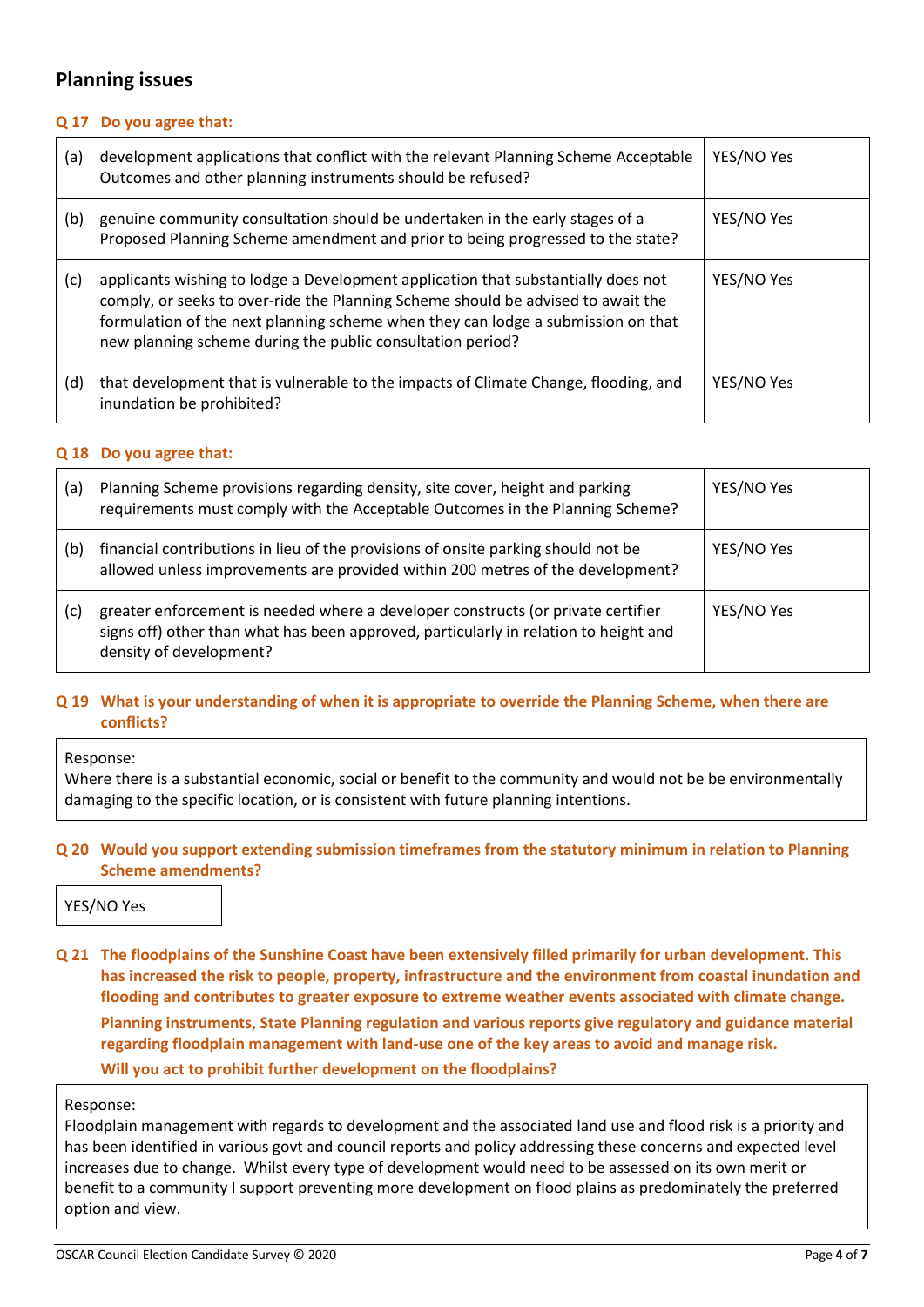#### **Q 22 With respect to the South East Queensland Regional Plan (Shaping SEQ) that was given effect on 11 August 2017, do you support the Plan in its current form relating to the Northern sub-region, including designation of the Urban footprint and population targets?**

YES/NO Yes

#### **Q 23 Do you support the proposed Coolum West intense residential/mixed use development and wave pool proposal on significantly constrained land, which is also outside the urban footprint?**

| YES/NO No | If NO, will you, if elected to council, support SCRC advocating to the State Government against |
|-----------|-------------------------------------------------------------------------------------------------|
|           | this proposal? YES/NO                                                                           |

#### **Q 24 What is your view in relation to this statement:**

*"ALL mixed-use multi-residential buildings requiring a Material Change of Use (MCU) must be "impact assessed" except where compliance is achieved with all relevant SCPS "Acceptable Outcomes" in the codes applicable to each development application. Community notification and rights of appeal in the P&E Court will therefore be restored for all non-compliant applications simply by this change"*

#### Response:

My underrstanding and view is an impact assessable development application requires public notification and provides third party appeal rights (ie. P & E Court) to any submitters which is consistent with that statement which I support.

#### **Q 25 The coastal hazard and "erosion prone area" is defined by the Queensland Government and State Planning Policy Guidance states redevelopment is to "avoid urban footprint expansion into erosion prone areas (3.2)".**

**How will you participate in supporting a change to limit or avoid increases in the footprint and density of medium and high rise mixed use -residential buildings in these designated coastal hazard areas to reduce overall risk?**

#### Response:

Ensuring that proposed developments in these locations are kept to a minimum and that the Detp of Envrionment and Heritage and other coastal hazard guides for the basis of any decision or best practice in the decision making processes. Learning from mistakes in other locations as well also assists.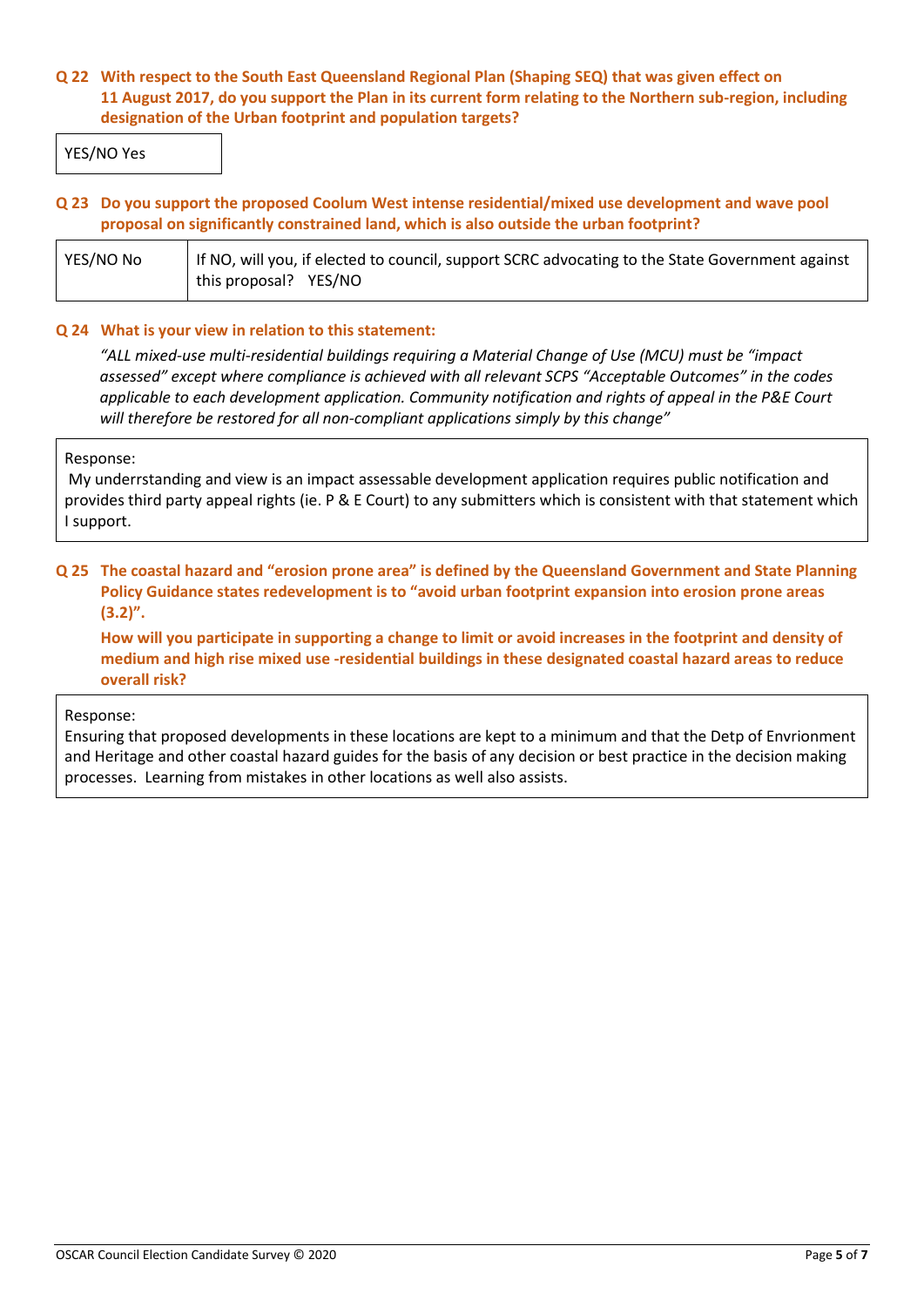## **General**

#### **Q 26 The Sunshine Coast Regional Council ratepayers have been consistently hit with annual rate increases much higher than the region's CPI. How would you address this?**

#### Response:

Identifying where/why the increases have occurred which may have justfied any raise (such as special purpose projects) and identify other areas of potential saving. I suggest with a new CEO some form of review can occur with some projections over the next four years being established.

#### **Q 27 Would you support a proposal that all Statutory Community Engagement exercises either by Council or other parties (including developers) must be carried out by a demonstrably independent and professional third party organisation according to specific pre-determined parameters?**

YES/NO Yes

#### **Q 28 Do you support the Environment Levy and its policies, including continued acquisition of land for conservation, partnership funding for Land for Wildlife and other environment programs?**

YES/NO Yes

### **Q 29 Do you live in the division for which you are standing as a Councillor?**

YES/NO/NA No

#### **Q 30 If elected, how do you intend to engage with your community?**

Response:

I believe there are various locations in Division 9 where the councillor can set up on designated times and days for ongoing community consultation and access with no cost to ratepayers. I would not propose renting specific premises which may incur \$40K rent for instance which would provide someone with a job.

I would use the various locations for regular set days/times for 'listening posts' which would eventually (if we can be successful with funding) such as the proposed Peregian Springs community house which would provide an ideal facility and further justification for it in the future, as does the Coolum Beach Library presently. There are various community halls, ie. Verrierdale, Valdora and Bli Bli Halls which can also be used.

Once the live streaming comes in would be another way to get residents to connect and have some more informed information as well. The various community newspapers will also provide continued opportunity to proviode and seek information from the community.

#### **Q 31 If elected as a Divisional Councillor how will you advance the specific needs of your Division?**

#### Response:

I will provide a strong local voice in Council that acknowledges, respects and listens to community views identifying immediate needs and an ability to pursue and get preferred outcomes and not being frightened to stand up for others. I want to represent and support community consulted opportunities and lobby for the investment and sustainable infrastructure this division requires to maintain our wonderful lifestyle. I will continue to provide good governance and accountability, providing leadership and direction as I have done throughout my career.

#### **Q 32 Why do you think that you are the best candidate for your Division or as Mayor?**

#### Response:

The majority of my working life has been a serving Police Officer (34 years) however since 2011 I have been the Officer in Charge of the Sunshine Coast District CIB. My career has been based on legislative compliance, problem,